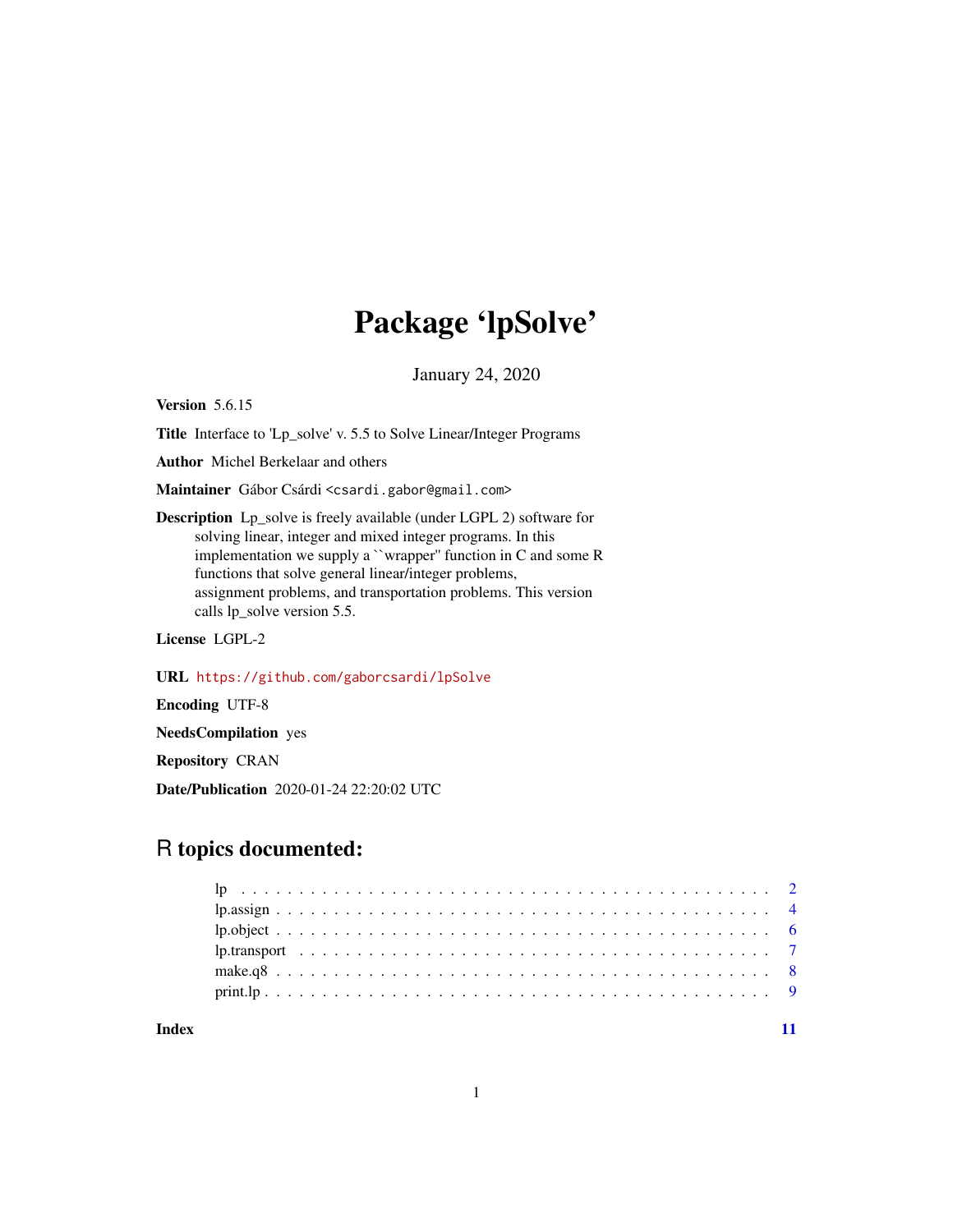# <span id="page-1-1"></span><span id="page-1-0"></span>Description

Interface to lp\\_solve linear/integer programming system

# Usage

```
lp (direction = "min", objective.in, const.mat, const.dir, const.rhs,
transpose.constraints = TRUE, int.vec, presolve=0, compute.sens=0,
        binary.vec, all.int=FALSE, all.bin=FALSE, scale = 196, dense.const,
        num.bin.solns=1, use.rw=FALSE)
```
# Arguments

| direction             | Character string giving direction of optimization: "min" (default) or "max."                                                                                                                                                                                                                                          |
|-----------------------|-----------------------------------------------------------------------------------------------------------------------------------------------------------------------------------------------------------------------------------------------------------------------------------------------------------------------|
| objective.in          | Numeric vector of coefficients of objective function                                                                                                                                                                                                                                                                  |
| const.mat             | Matrix of numeric constraint coefficients, one row per constraint, one column<br>per variable (unless transpose.constraints = FALSE; see below).                                                                                                                                                                      |
| const.dir             | Vector of character strings giving the direction of the constraint: each value<br>should be one of "<," "<=," "=," ">," or ">=". (In each pair the two values<br>are identical.)                                                                                                                                      |
| const.rhs             | Vector of numeric values for the right-hand sides of the constraints.                                                                                                                                                                                                                                                 |
| transpose.constraints |                                                                                                                                                                                                                                                                                                                       |
|                       | By default each constraint occupies a row of const.mat, and that matrix needs to<br>be transposed before being passed to the optimizing code. For very large con-<br>straint matrices it may be wiser to construct the constraints in a matrix column-<br>by-column. In that case set transpose.constraints to FALSE. |
| int.vec               | Numeric vector giving the indices of variables that are required to be integer.<br>The length of this vector will therefore be the number of integer variables.                                                                                                                                                       |
| presolve              | Numeric: presolve? Default 0 (no); any non-zero value means "yes." Currently<br>ignored.                                                                                                                                                                                                                              |
| compute.sens          | Numeric: compute sensitivity? Default 0 (no); any non-zero value means "yes."                                                                                                                                                                                                                                         |
| binary.vec            | Numeric vector like int.vec giving the indices of variables that are required to<br>be binary.                                                                                                                                                                                                                        |
| all.int               | Logical: should all variables be integer? Default: FALSE.                                                                                                                                                                                                                                                             |
| all.bin               | Logical: should all variables be binary? Default: FALSE.                                                                                                                                                                                                                                                              |
| scale                 | Integer: value for lpSolve scaling. Details can be found in the lpSolve docu-<br>mentation. Set to 0 for no scaling. Default: 196                                                                                                                                                                                     |
| dense.const           | Three column dense constraint array. This is ignored if const.mat is supplied.<br>Otherwise the columns are constraint number, column number, and value; there<br>should be one row for each non-zero entry in the constraint matrix.                                                                                 |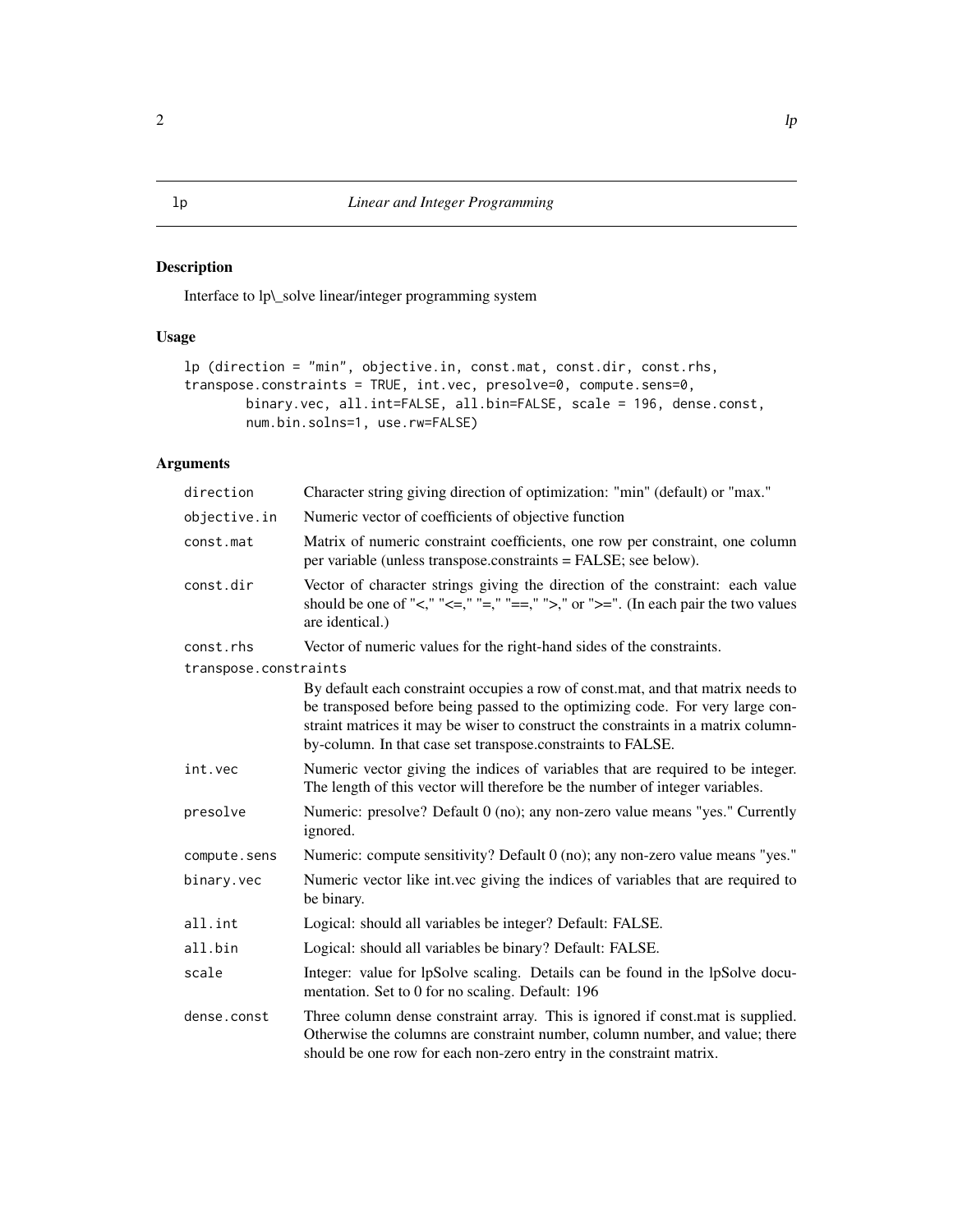<span id="page-2-0"></span>

| num.bin.solns | Integer: if all bin=TRUE, the user can request up to num bin solns optimal so-<br>lutions to be returned.                                                                                                                                                                                                |
|---------------|----------------------------------------------------------------------------------------------------------------------------------------------------------------------------------------------------------------------------------------------------------------------------------------------------------|
| use.rw        | Logical: if TRUE and num.bin.solns $> 1$ , write the lp out to a file and read it<br>back in for each solution after the first. This is just to defeat a bug somewhere.<br>Although the default is FALSE, we recommend you set this to TRUE if you<br>need num.bin.solns $> 1$ , until the bug is found. |

# Details

This function calls the lp\\_solve 5.5 solver. That system has many options not supported here. The current version is maintained at <http://lpsolve.sourceforge.net/5.5>

Note that every variable is assumed to be  $\geq$  = 0!

# Value

An lp object. See [lp.object](#page-5-1) for details.

#### Author(s)

Sam Buttrey, <br/>buttrey@nps.edu>

#### See Also

[lp.assign](#page-3-1), [lp.transport](#page-6-1)

### Examples

```
#
# Set up problem: maximize
# x1 + 9 x2 + x3 subject to
# x1 + 2 x2 + 3 x3 \le 9# 3 x1 + 2 x2 + 2 x3 \le 15#
f.obj <- c(1, 9, 1)
f.com \leftarrow matrix (c(1, 2, 3, 3, 2, 2), nrow=2, byrow=TRUE)f.dir <- c("< =", "<=")f.rhs \leq c(9, 15)#
# Now run.
#
lp ("max", f.obj, f.con, f.dir, f.rhs)
## Not run: Success: the objective function is 40.5
lp ("max", f.obj, f.con, f.dir, f.rhs)$solution
## Not run: [1] 0.0 4.5 0.0
#
# The same problem using the dense constraint approach:
#
f.con.d <- matrix (c(rep (1:2, each=3), rep (1:3, 2), t(f.com)), ncol=3)
lp ("max", f.obj, , f.dir, f.rhs, dense.const=f.con.d)
## Not run: Success: the objective function is 40.5
#
```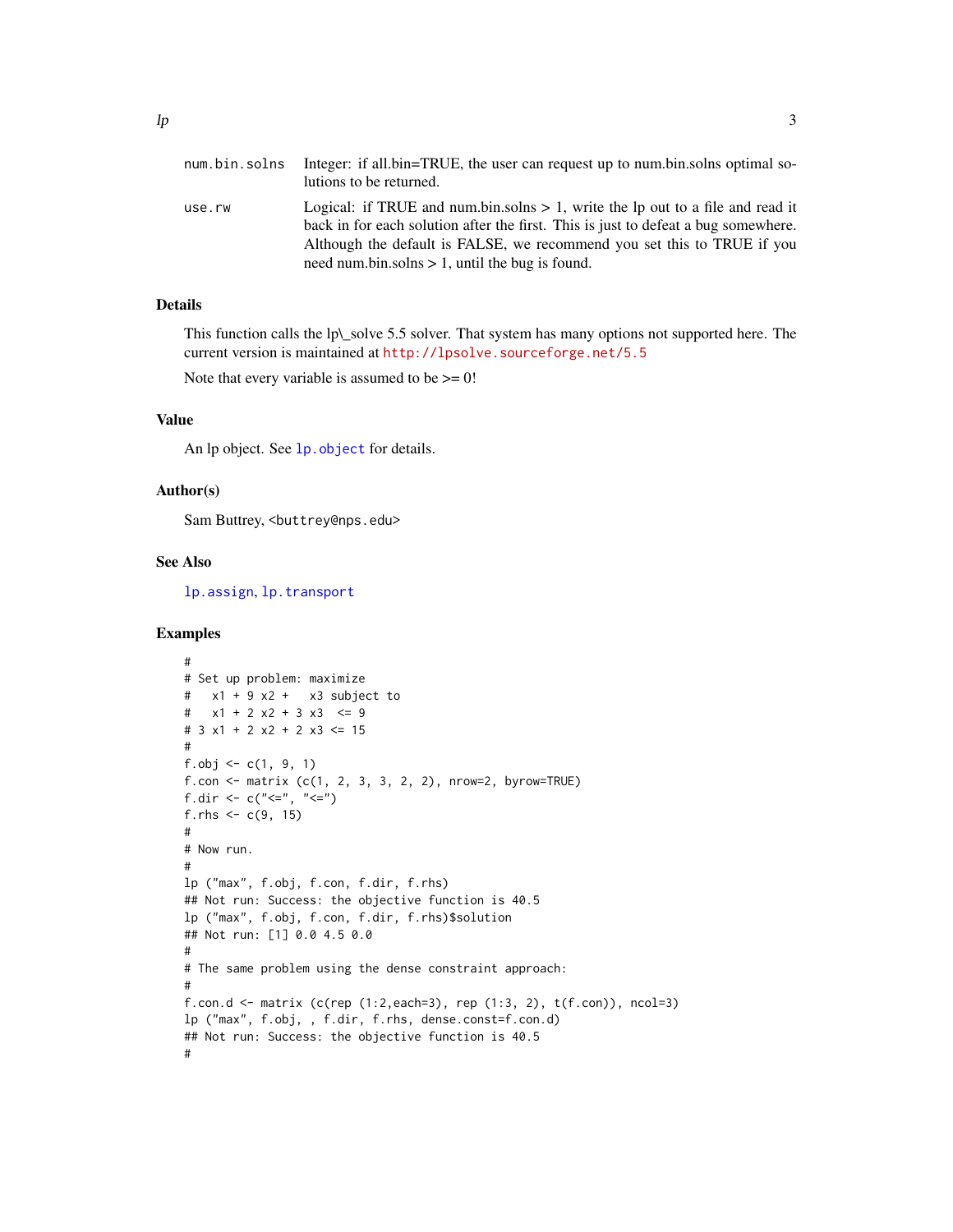```
# Get sensitivities
#
lp ("max", f.obj, f.con, f.dir, f.rhs, compute.sens=TRUE)$sens.coef.from
## Not run: [1] -1e+30 2e+00 -1e+30
lp ("max", f.obj, f.con, f.dir, f.rhs, compute.sens=TRUE)$sens.coef.to
## Not run: [1] 4.50e+00 1.00e+30 1.35e+01
#
# Right now the dual values for the constraints and the variables are
# combined, constraints coming first. So in this example...
#
lp ("max", f.obj, f.con, f.dir, f.rhs, compute.sens=TRUE)$duals
## Not run: [1] 4.5 0.0 -3.5 0.0 -10.5
#
# ...the duals of the constraints are 4.5 and 0, and of the variables,
# -3.5, 0.0, -10.5. Here are the lower and upper limits on these:
#
lp ("max", f.obj, f.con, f.dir, f.rhs, compute.sens=TRUE)$duals.from
## Not run: [1] 0e+00 -1e+30 -1e+30 -1e+30 -6e+00
lp ("max", f.obj, f.con, f.dir, f.rhs, compute.sens=TRUE)$duals.to
## Not run: [1] 1.5e+01 1.0e+30 3.0e+00 1.0e+30 3.0e+00
#
# Run again, this time requiring that all three variables be integer
#
lp ("max", f.obj, f.con, f.dir, f.rhs, int.vec=1:3)
## Not run: Success: the objective function is 37
lp ("max", f.obj, f.con, f.dir, f.rhs, int.vec=1:3)$solution
## Not run: [1] 1 4 0
#
# You can get sensitivities in the integer case, but they're harder to
# interpret.
#
lp ("max", f.obj, f.con, f.dir, f.rhs, int.vec=1:3, compute.sens=TRUE)$duals
## Not run: [1] 1 0 0 7 0
#
# Here's an example in which we want more than one solution to a problem
# in which all variables are binary: the 8-queens problem,
# with dense constraints.
#
chess.obj <- rep (1, 64)
q8 <- make.q8 ()
chess.dir <- rep (c("="", "<<"), c(16, 26))chess.rhs <- rep (1, 42)
lp ('max', chess.obj, , chess.dir, chess.rhs, dense.const = q8,
    all.bin=TRUE, num.bin.solns=3)
```
<span id="page-3-0"></span>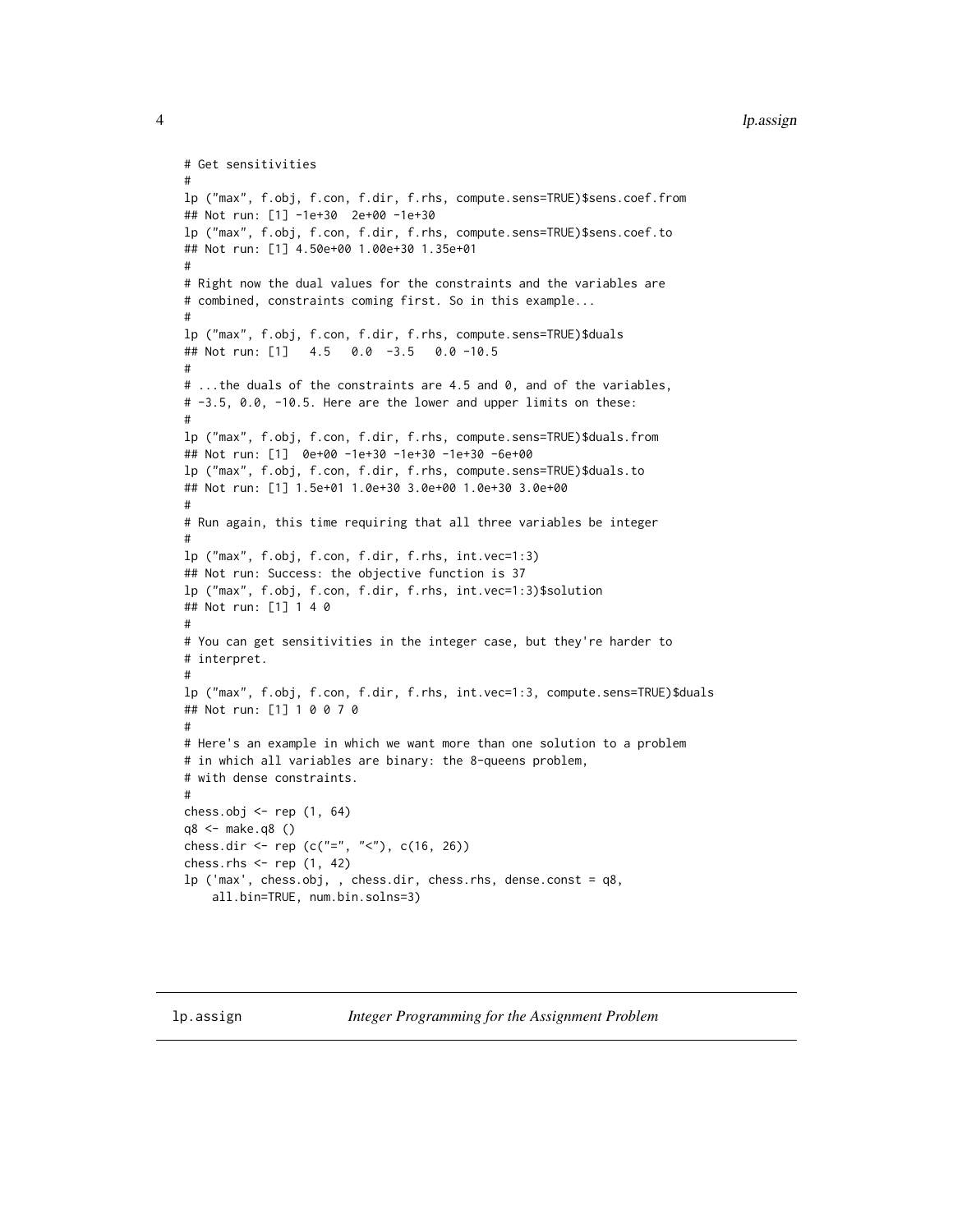#### <span id="page-4-0"></span>lp.assign 5 and 5 and 5 and 5 and 5 and 5 and 5 and 5 and 5 and 5 and 5 and 5 and 5 and 5 and 5 and 5 and 5 and 5 and 5 and 5 and 5 and 5 and 5 and 5 and 5 and 5 and 5 and 5 and 5 and 5 and 5 and 5 and 5 and 5 and 5 and 5

#### Description

Interface to lp\\_solve linear/integer programming system specifically for solving assignment problems

#### Usage

```
lp.assign (cost.mat, direction = "min", presolve = 0, compute.sens = 0)
```
# Arguments

| cost.mat     | Matrix of costs: the i-th element is the cost of assigning source i to destination                                       |
|--------------|--------------------------------------------------------------------------------------------------------------------------|
| direction    | Character vector, length 1, containing either "min" (the default) or "max"                                               |
| presolve     | Numeric: presolve? Default 0 (no); any non-zero value means "yes." Currently<br>ignored.                                 |
| compute.sens | Numeric: compute sensitivity? Default $0$ (no); any non-zero value means "yes."<br>In that case presolving is attempted. |

#### Details

This is a particular integer programming problem. All the decision variables are assumed to be integers; each row has the constraint that its entries must add up to 1 (so that there is one 1 and the remaining entries are 0) and each column has the same constraint. This is assumed to be a minimization problem.

# Value

An [lp](#page-1-1) object. See documentation for details. The constraints are assumed (each row adds to 1, each column adds to 1, and no others) and are not returned.

#### Author(s)

Sam Buttrey, <br/>buttrey@nps.edu>

#### See Also

[lp](#page-1-1), [lp.transport](#page-6-1)

#### Examples

```
assign.costs <- matrix (c(2, 7, 7, 2, 7, 7, 3, 2, 7, 2, 8, 10, 1, 9, 8, 2), 4, 4)
## Not run:
> assign.costs
    [,1] [,2] [,3] [,4]
[1,] 2 7 7 1[2,] 7 7 2 9\begin{bmatrix} 3, & 7 & 3 & 8 & 8 \\ 4, & 2 & 2 & 10 & 2 \end{bmatrix}[4,] 2 2 10 2
```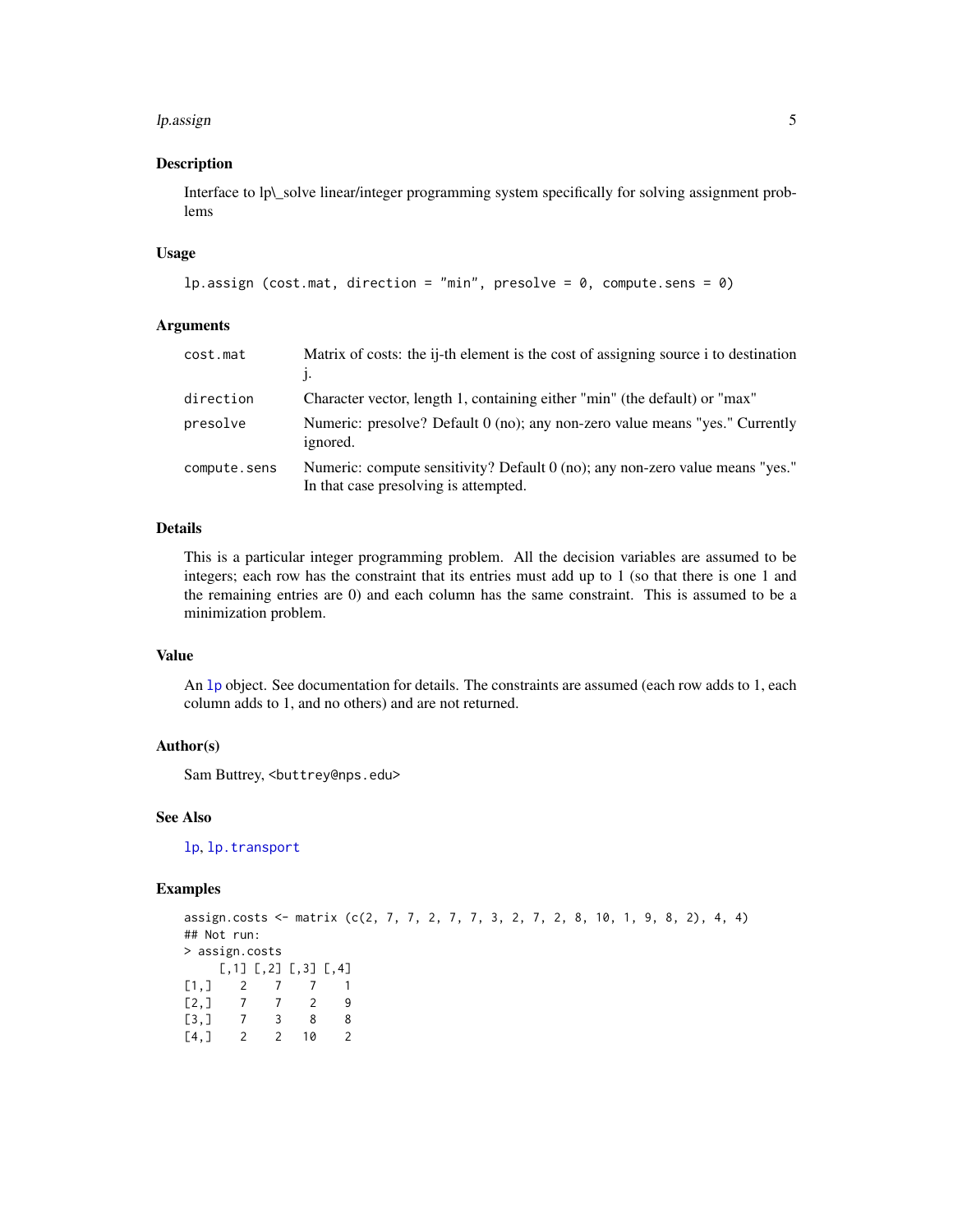```
## End(Not run)
lp.assign (assign.costs)
## Not run: Success: the objective function is 8
lp.assign (assign.costs)$solution
## Not run:
    [,1] [,2] [,3] [,4]
[1,] 0 0 0 1
[2,] 0 0 1 0
[3,] 0 1 0 0
[4,] 1 0 0 0
## End(Not run)
```
<span id="page-5-1"></span>lp.object *LP (linear programming) object*

# Description

Structure of lp object

#### Value

An lp.object is a list containing the following elements:

| direction     | Optimization direction, as entered                                          |
|---------------|-----------------------------------------------------------------------------|
| x.count       | Number of variables in objective function                                   |
| objective     | Vector of objective function coefficients, as entered                       |
| const.count   | Number of constraints entered                                               |
| constraints   | Constraint matrix, as entered (not returned by 1p. assign or 1p. transport) |
| int.count     | Number of integer variables                                                 |
| int.vec       | Vector of integer variables' indices, as entered                            |
| objval        | Value of objective function at optimum                                      |
| solution      | Vector of optimal coefficients                                              |
| num.bin.solns | Numeric indicator of number of solutions returned                           |
| status        | Numeric indicator: $0 =$ success, $2 =$ no feasible solution                |

# Author(s)

Sam Buttrey, <br/>buttrey@nps.edu>

# See Also

[lp](#page-1-1), [lp.assign](#page-3-1), [lp.transport](#page-6-1)

<span id="page-5-0"></span>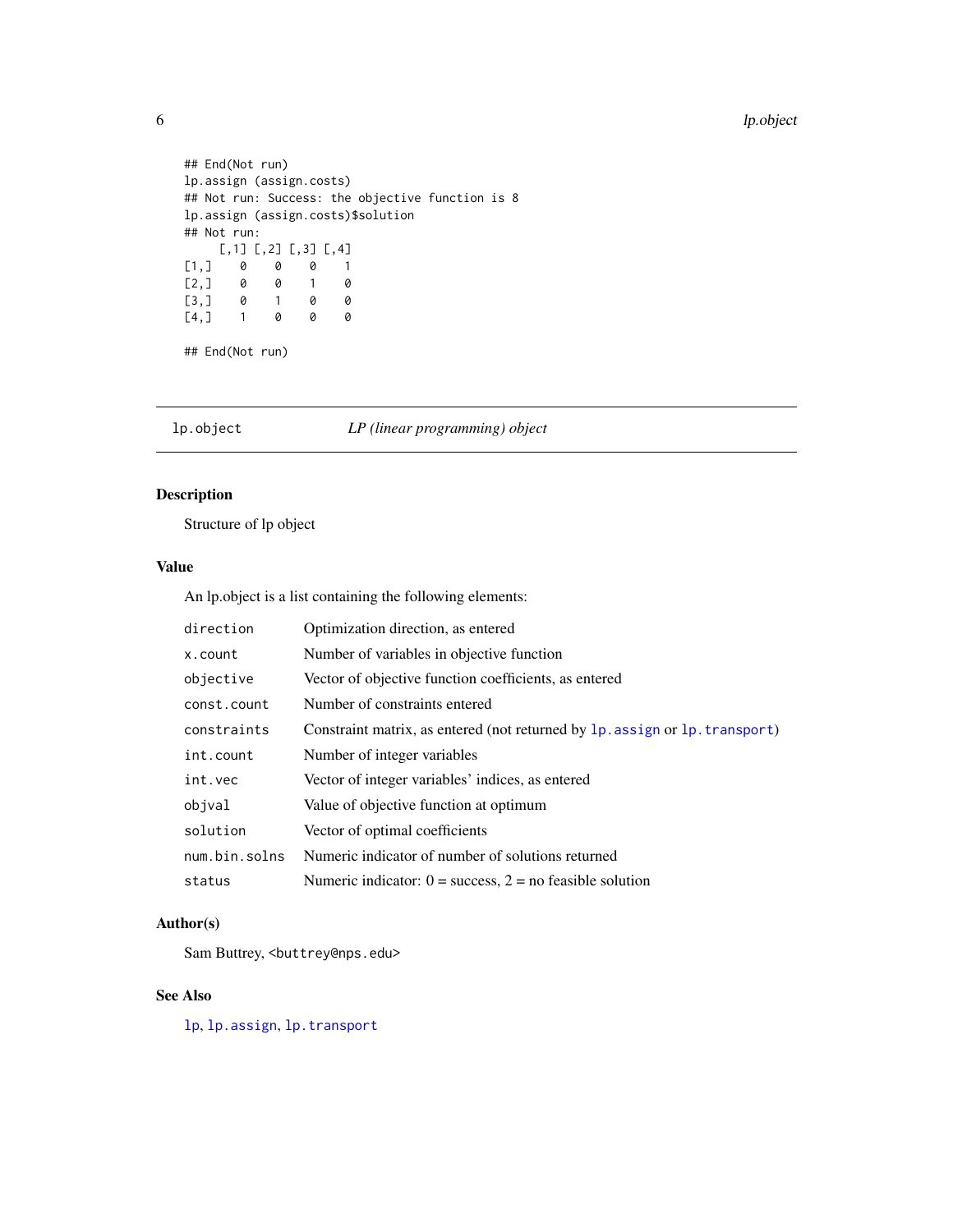<span id="page-6-1"></span><span id="page-6-0"></span>

# Description

Interface to lp\\_solve linear/integer programming system specifically for solving transportation problems

#### Usage

```
lp.transport (cost.mat, direction="min", row.signs, row.rhs, col.signs,
              col.rhs, presolve=0, compute.sens=0, integers = 1:(nc*nr) )
```
# Arguments

| cost.mat     | Matrix of costs; i-th element is the cost of transporting one item from source i<br>to destination <i>j.</i>                                                                                                                 |
|--------------|------------------------------------------------------------------------------------------------------------------------------------------------------------------------------------------------------------------------------|
| direction    | Character, length 1: "min" or "max"                                                                                                                                                                                          |
| row.signs    | Vector of character strings giving the direction of the row constraints: each value<br>should be one of "<," "<=," "=," "==," ">," or ">=." (In each pair the two values<br>are identical.)                                  |
| row.rhs      | Vector of numeric values for the right-hand sides of the row constraints.                                                                                                                                                    |
| col.signs    | Vector of character strings giving the direction of the column constraints: each<br>value should be one of "<," "<=," "=," "==," ">," or ">=."                                                                               |
| col.rhs      | Vector of numeric values for the right-hand sides of the column constraints.                                                                                                                                                 |
| presolve     | Numeric: presolve? Default 0 (no); any non-zero value means "yes." Currently<br>ignored.                                                                                                                                     |
| compute.sens | Numeric: compute sensitivity? Default 0 (no); any non-zero value means "yes."                                                                                                                                                |
| integers     | Vector of integers whose ith element gives the index of the ith integer variable.<br>Its length will be the number of integer variables. Default: all variables are<br>integer. Set to NULL to have no variables be integer. |

### Details

This is a particular integer programming problem. All the decision variables are assumed to be integers, and there is one constraint per row and one per column (and no others). This is assumed to be a minimization problem.

#### Value

An [lp](#page-1-1) object. Constraints are implicit and not returned. See documentation for details.

#### Author(s)

Sam Buttrey, <br/>buttrey@nps.edu>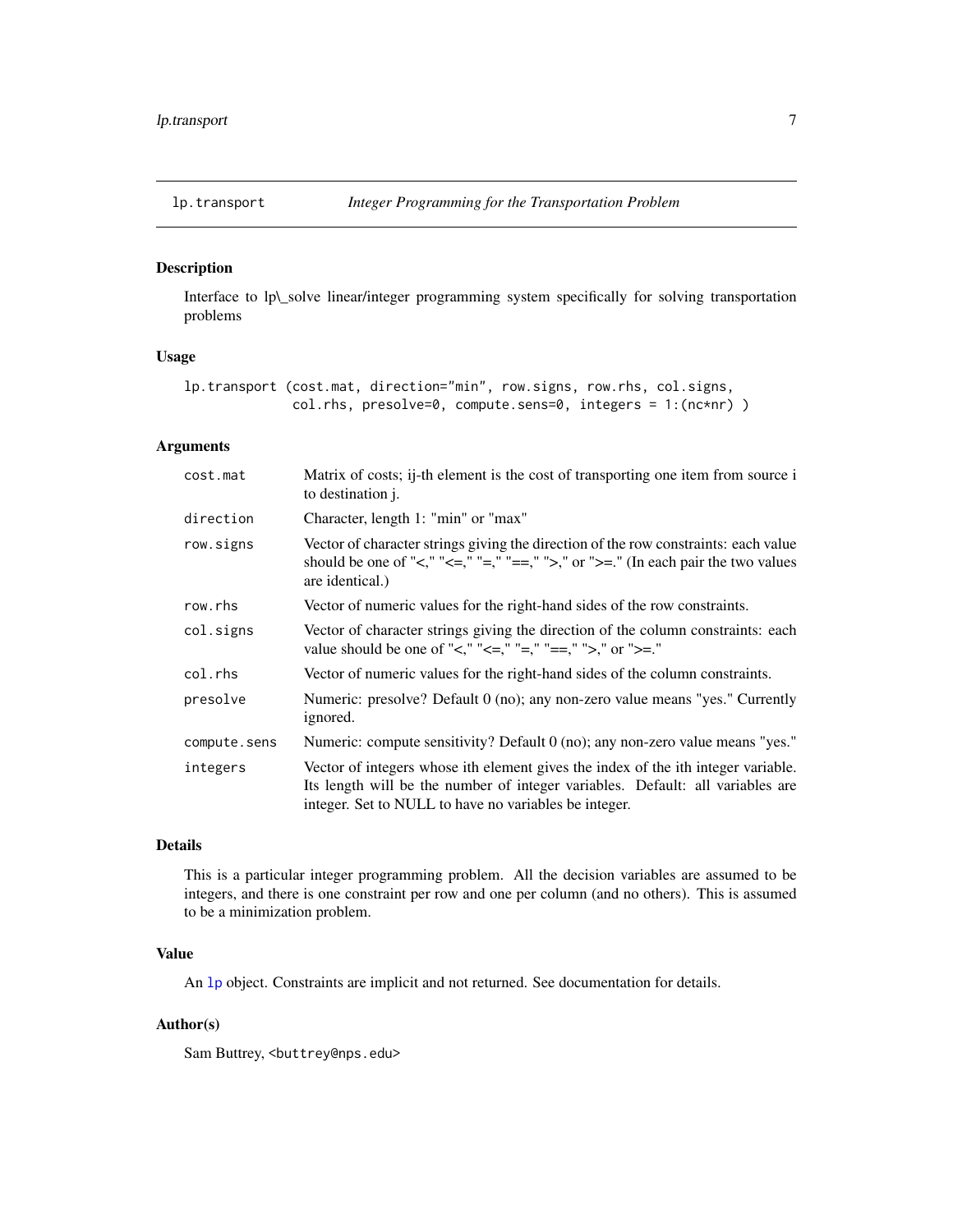#### <span id="page-7-0"></span>References

Example problem from Bronson (1981), *Operations Research*, Scahum's Outline Series, McGraw-Hill.

#### See Also

[lp.assign](#page-3-1), [lp.transport](#page-6-1)

#### Examples

```
#
# Transportation problem, Bronson, problem 9.1, p. 86
#
# Set up cost matrix
#
costs <- matrix (10000, 8, 5); costs[4,1] <- costs[-4,5] <- 0
costs[1,2] \leftarrow costs[2,3] \leftarrow costs[3,4] \leftarrow 7; costs[1,3] \leftarrow costs[2,4] \leftarrow 7.7costs[5,1] <- costs[7,3] <- 8; costs[1,4] <- 8.4; costs[6,2] <- 9
costs[8,4] \leftarrow 10; \; costs[4,2:4] \leftarrow c(.7, 1.4, 2.1)#
# Set up constraint signs and right-hand sides.
#
row.signs \leq rep ("<", 8)row.rhs <- c(200, 300, 350, 200, 100, 50, 100, 150)
col. signs \leftarrow rep (''>", 5)col.rhs <- c(250, 100, 400, 500, 200)
#
# Run
#
lp.transport (costs, "min", row.signs, row.rhs, col.signs, col.rhs)
## Not run: Success: the objective function is 7790
lp.transport (costs, "min", row.signs, row.rhs, col.signs, col.rhs)$solution
## Not run:
     [,1] [,2] [,3] [,4] [,5]
[1,] 0 100 0 100 0
[2,] 0 0 300 0 0
[3,] 0 0 0 350 0
[4,] 200 0 0 0 0[5,] 50 0 0 0 50
[6,] 0 0 0 0 50
[7,] 0 0 100 0 0
[8,] 0 0 0 50 100
## End(Not run)
```
make.q8 *Generate sparse constraint matrix for 8-queens problem*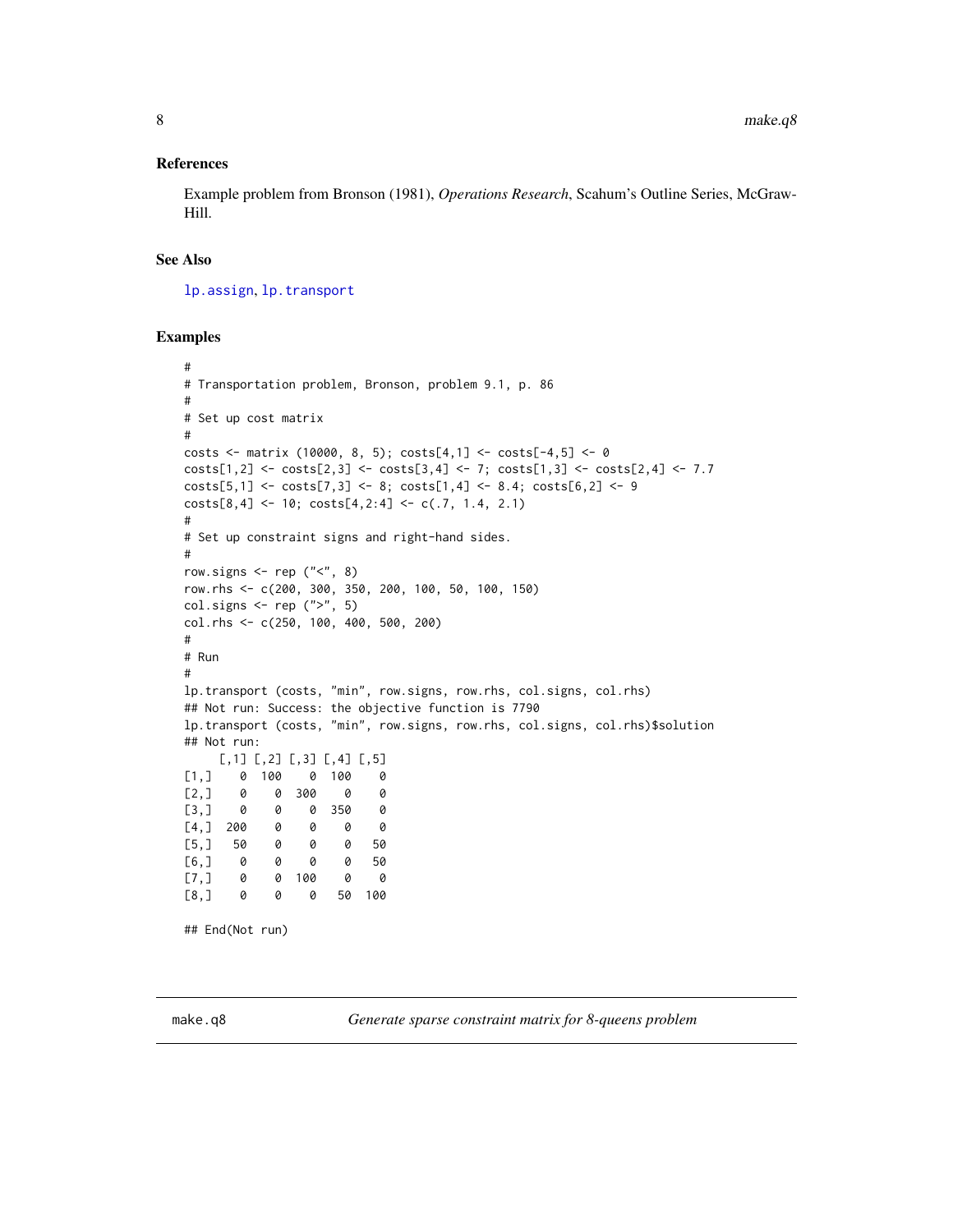#### <span id="page-8-0"></span>print.lp **9**

# Description

Generate sparse constraint matrix for 8-queens problem

#### Usage

make.q8 ()

# Arguments

None.

# Details

Sparse constraints come in a three-column matrix or data frame. Each row gives the row number, column number, and value of a particular non-zero entry in the constraint matrix. This function produces the sparse constraint matrix for the 8-queens problem (in which the object is to place eight queens on a chessboard with no two sharing a row, column or diagonal). The resulting sparse representation is 252 x 3, compared to 42 x 64 for the usual representation.

# Value

A 252 x 3 numeric matrix. See [lp](#page-1-1) for the complete example.

#### Author(s)

Sam Buttrey, <br/>buttrey@nps.edu>

#### See Also

[lp](#page-1-1)

print.lp *Print an lp object*

### Description

Print method for lp objects

# Usage

## S3 method for class 'lp'  $print(x, \ldots)$ 

#### Arguments

| $\mathsf{X}$ | List with items named objval and status. Normally this will have been called |
|--------------|------------------------------------------------------------------------------|
|              | by lp. lp. assign, or lp. transport.                                         |
| $\cdots$     | Other arguments, all currently ignored                                       |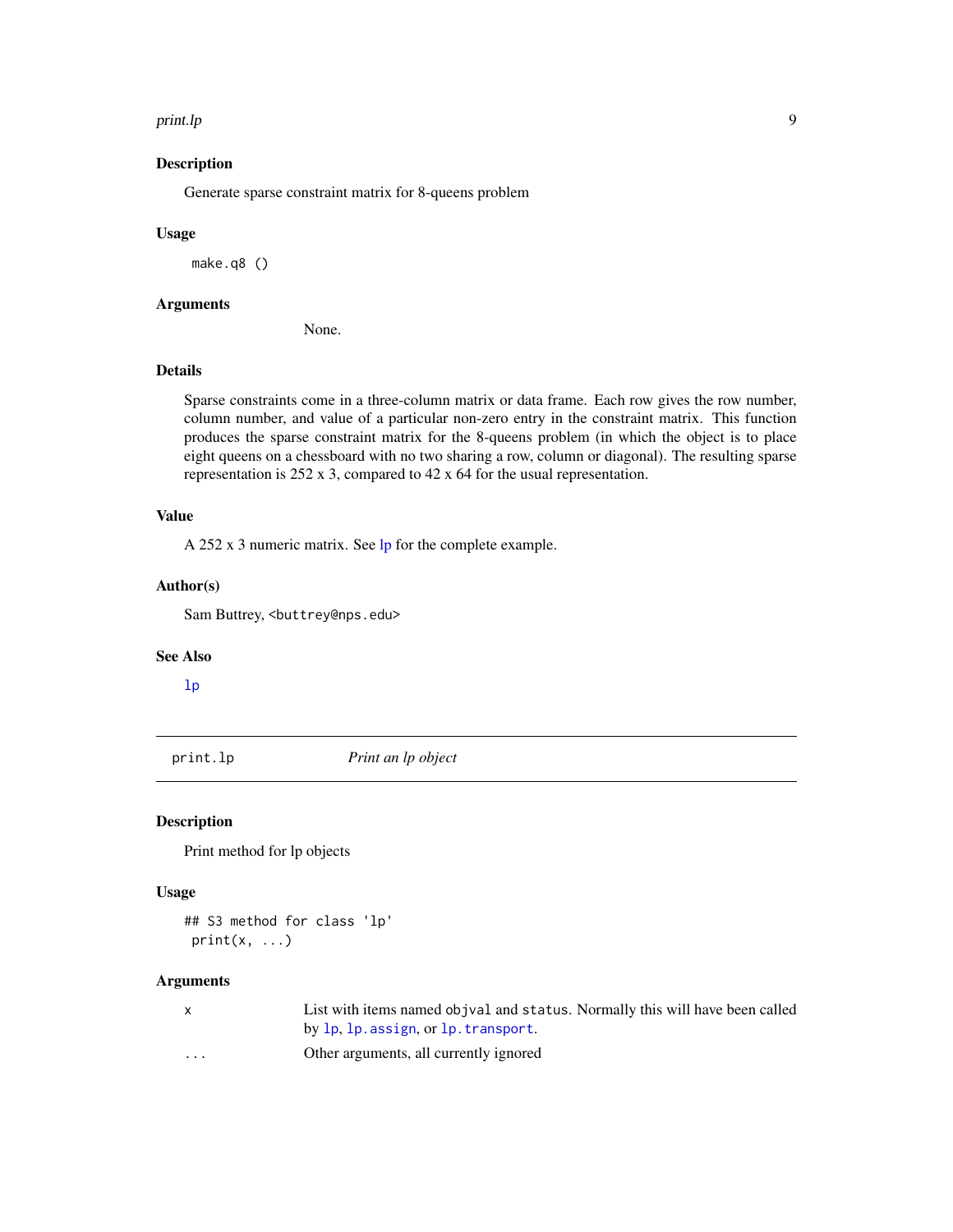# Details

This function prints the objective function value, together with the word "Success" if the operation is successful, or an indication of the error if not. If multiple solutions have been produced (because this was an all-binary problem and lp was called with num.bin.solns  $> 1$ ) the number of solutions is also displayed.

# Value

None

# Author(s)

Sam Buttrey, <br/>buttrey@nps.edu>

# See Also

[lp](#page-1-1), [lp.assign](#page-3-1), [lp.transport](#page-6-1)

<span id="page-9-0"></span>